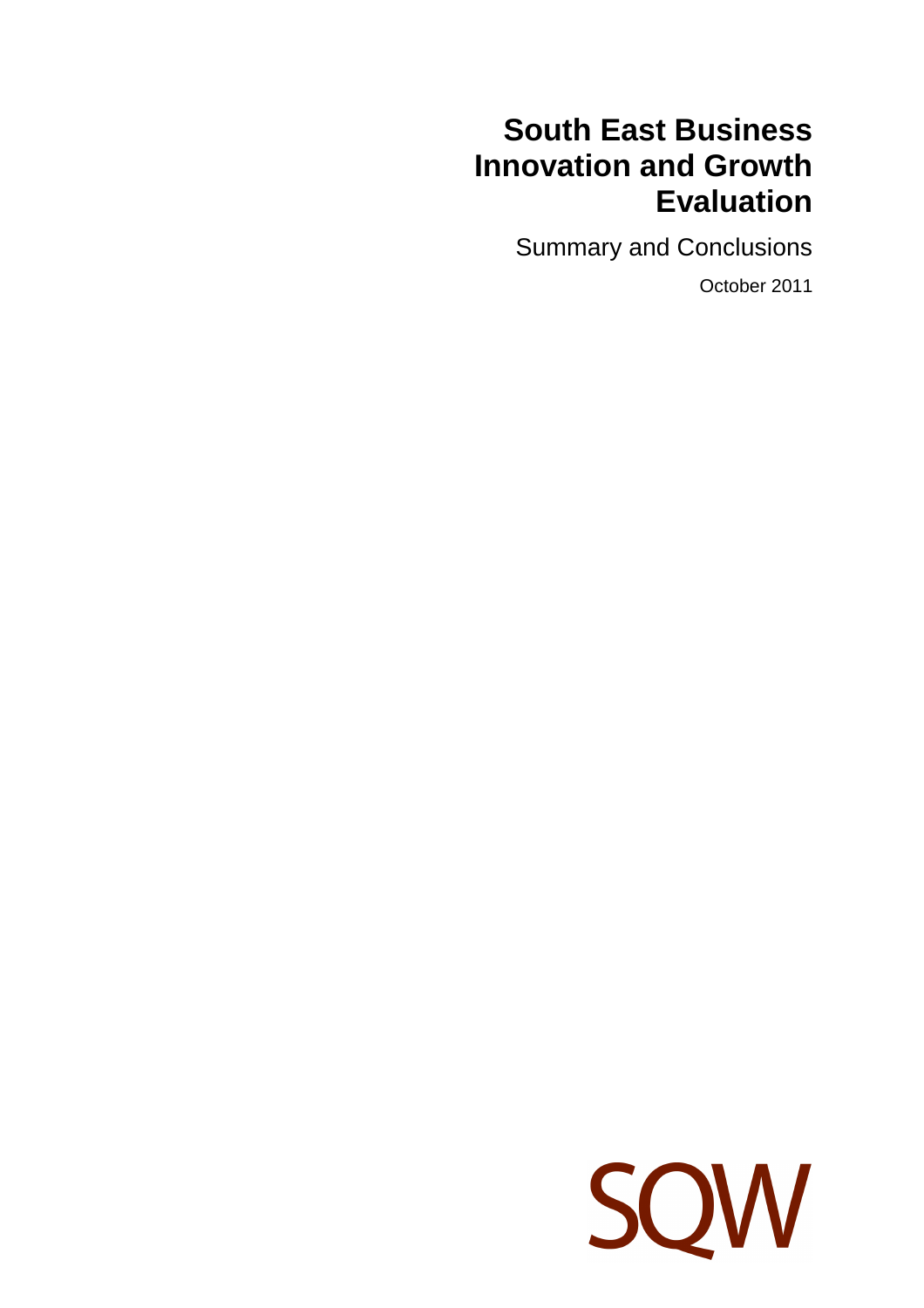South East Business Innovation and Growth Evaluation Summary and Conclusions

| <b>Contact:</b> | <b>Robert Turner</b> | Tel:  | 020 7307 7150 | email: rturner@sqw.co.uk |
|-----------------|----------------------|-------|---------------|--------------------------|
|                 |                      |       |               |                          |
| Approved by:    | Kathrin Peters       | Date: | October 2011  |                          |
|                 | Associate Director   |       |               |                          |

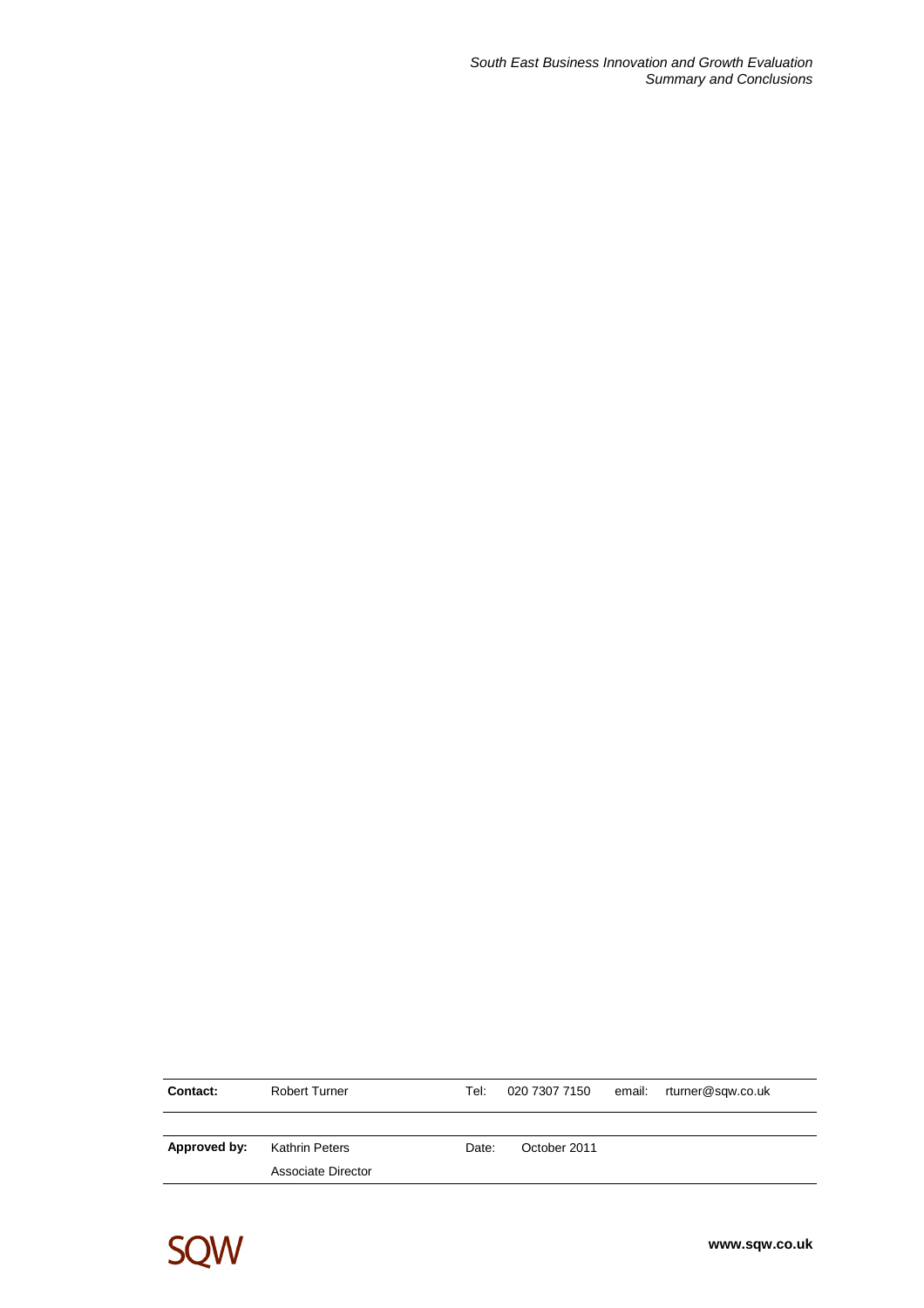## **Summary and conclusions**

1. In April 2011 the South East England Development Agency (SEEDA) commissioned SQW to evaluate the South East Business Innovation and Growth programme (Innovation and Growth Teams (IGT)). This report provides a summary of the findings and the emerging conclusions of the evaluation.

## The IGT programme…

- 2. Driven by the over-arching aim to maintain the South East's position as a world class region, and in particular the need to 'invest in success', the South East IGT programme was launched in 2009/10 to: "unlock the potential in businesses with real global ambition through targeted support in order to drive economic growth in the South East"<sup>1</sup>.
- 3. The IGT programme was to be delivered by eight sub-regional partnerships that were either a formally constituted partnership organisation or linked together by an agreed shared purpose. The eight teams were:
	- Buckinghamshire and Milton Keynes
	- East Sussex and Brighton & Hove
	- Gatwick Diamond and West Sussex
	- Kent and Medway
	- Oxfordshire
	- Solent
	- Thames Valley
	- West Surrey and North East Hants
- 4. These partnerships were responsible for putting in place a team of experienced business advisors and experts able to deliver high quality support to businesses –of varying sizes and stages of development – on a day-to-day basis. This included SEEDA funded support, as well as other sub-regional and local services – all of which were delivered under the "Solutions for Business" national brand. These partnerships and teams were established with the specific objectives of:
	- developing a broader approach to innovation
	- targeting the top 2,000 high growth potential businesses in the region
	- raising the levels of business to business collaboration and knowledge exchange

 $\overline{a}$ <sup>1</sup>South East England Development Agency*, Developing communities of innovation to stimulate economic growth – Invitation to Apply for Grant Funding* (August 2008)

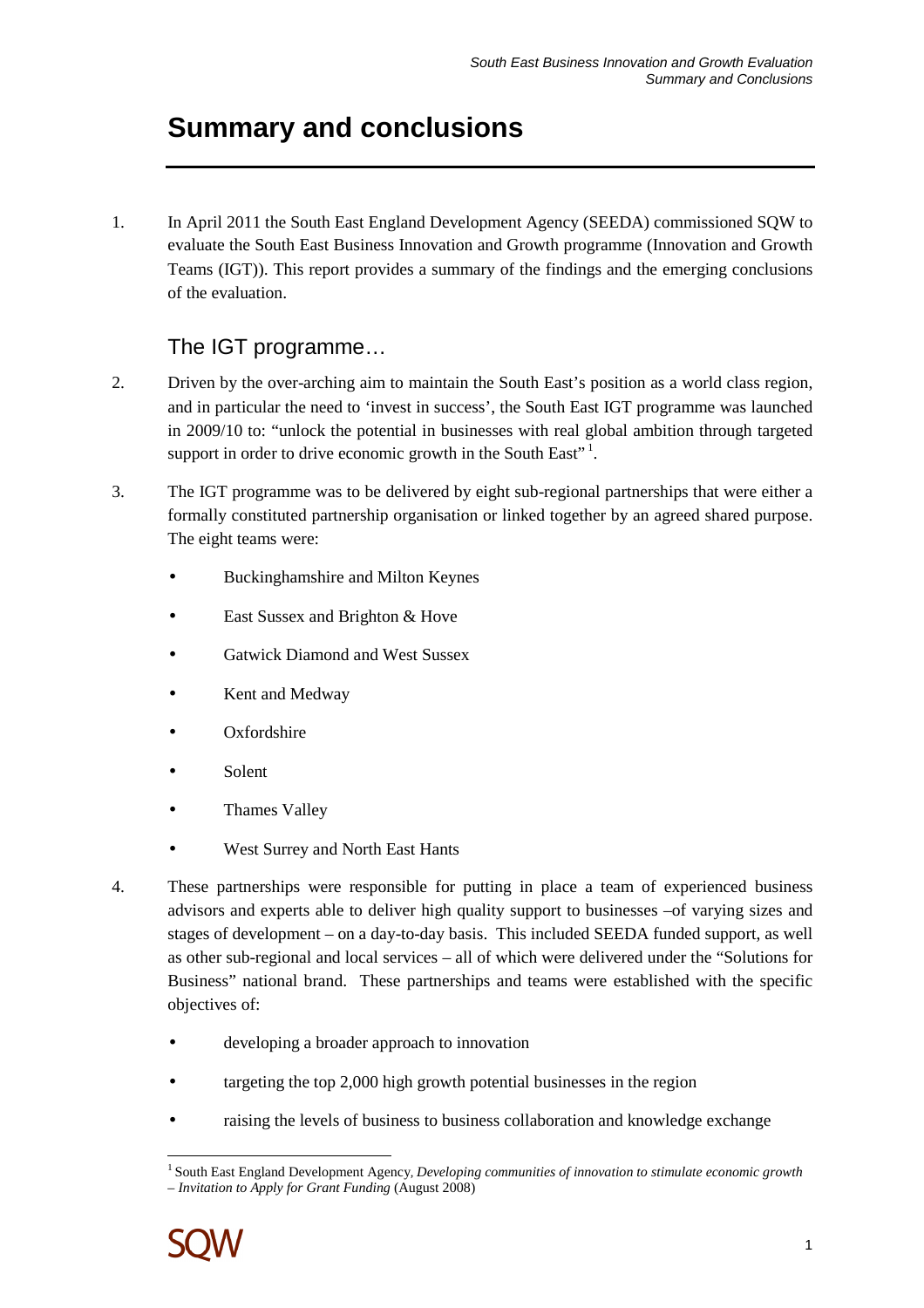- bringing together the local drivers of innovation.
- 5. SEEDA originally allocated  $£20.5$  million to deliver these objectives across the eight subregional teams. However, the decision to close SEEDA resulted in a curtailment of the programme from July 2010, with final closure in August 2011. Consequently the budget was substantially reduced from £20.5 million to £11.6 million. This premature closure of a programme, that was originally expected to run for three years, had a clear impact on the achievements of the programme, curtailing momentum that was beginning to build and interrupting structures and procedures that were beginning to be optimised. In particular, for those IGTs that had started relatively late, these changes meant that not only were they in operation for less than one year, but that year was characterised by budget cuts and related recruitment freezes.
- 6. The UK economic recession that started in late 2008 just as the IGT programme was being launched – also had implications for the programme as the slow-down and contraction in economic growth meant that a number of potential clients struggled to survive – let alone grow.
- 7. However, despite the reduced resources, limited lifetime of the IGT programme and the serious economic recession it has been possible to identify a number of findings about the operation, delivery, impact and value for money of the IGTs.

#### ..Its operation

- 8. Across the range of different partners and stakeholders consulted there was consensus that the IGT programme had been based on a strong rationale, addressing a multi-faceted market failure that limited the growth potential of companies of all sizes. The programme's intention to move beyond supporting lifestyle businesses and specifically to target those that could significantly contribute to the economic competitiveness of the regional economy was particularly welcome. The programme's focus on coordination and collaboration and to establish communities of innovation were widely seen as vital components to both the success of the programme and local partnership working beyond the lifetime of SEEDA. The programme itself was also felt to have been positively informed by other previous business support programmes (most notably the Enterprise Hub programme).
- 9. Perhaps the only major concern with the programme's planned operation was whether it was ever going to be feasible to work with 2,000 high growth potential businesses as there was some uncertainty if there was even 2,000 high growth businesses in the south east, and that even if there were it was never going to be possible to engage them all.
- 10. The partnership approach was seen as an effective means of delivering high-quality business support as it helped bringing together the key local players and created a 'team' with the necessary breadth and depth of experience; the requisite range of skills, competencies and knowledge; and the capacity to be able to identify and work towards addressing needs. The partnership approach was also attributed with reducing local competition between support providers; creating a broad but complimentary knowledge base on which to draw; adding credibility and legitimacy to delivery by enabling issues to be addressed by the most appropriate organisation; and providing access to a much wider network than would have

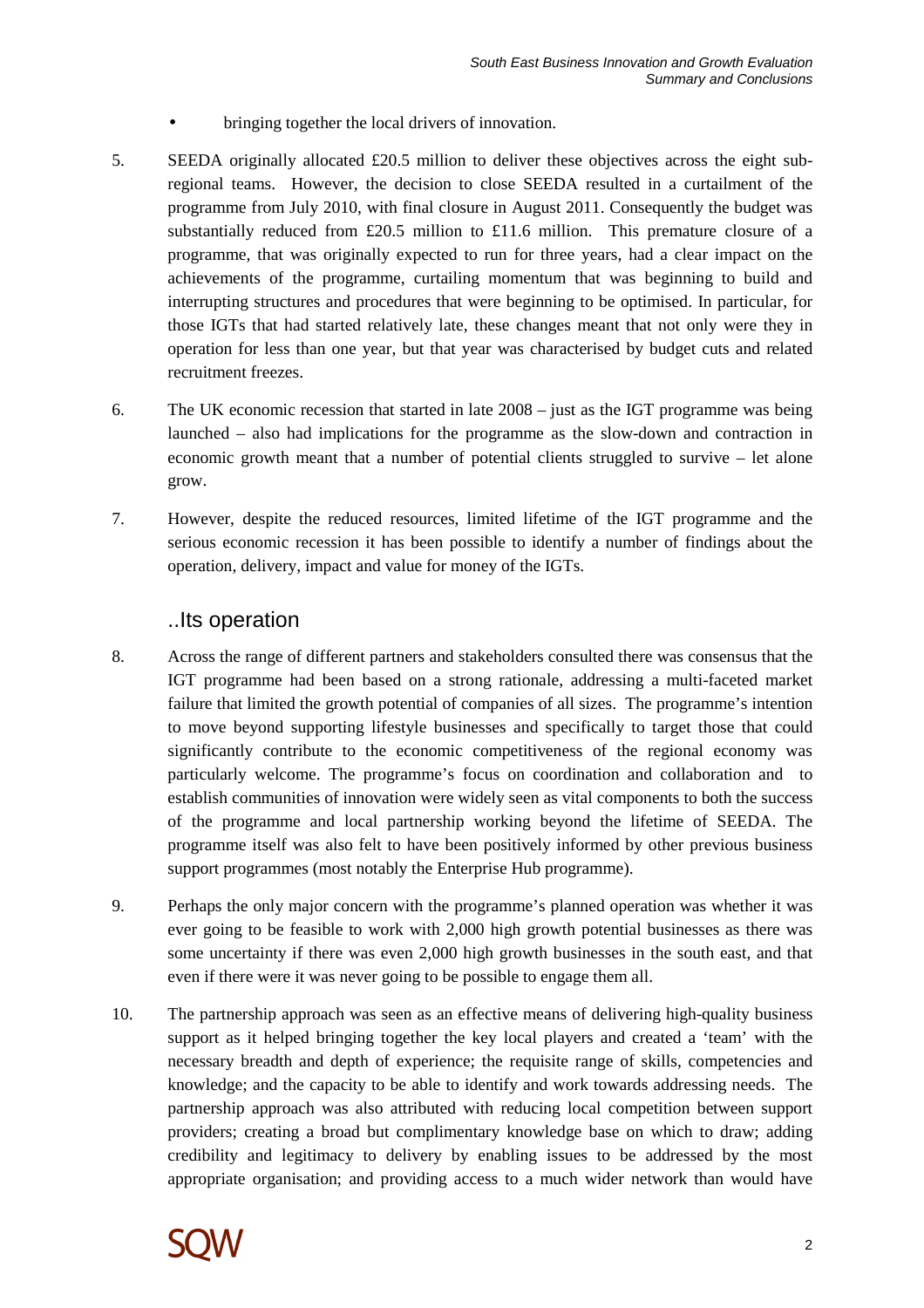otherwise been possible. The membership of the partnership (as opposed to its structure) was seen as key to its effectiveness, both in terms of who was involved (which varied between the eight IGTs) but also how they were involved, and their commitment to making the IGTs a success.

11. Similar findings were also true of the delivery teams with partners and stakeholders noting in particular the complementarity of the skills held by different team members; the commitment of the team to delivering the most appropriate and effective solutions to their clients; and the credibility of their experience and skills derived from direct involvement in the management and operation of a business. As a result, the credentials of the teams were widely regarded as one of the strengths of the programme.

### …Its delivery

- 12. Across the consultations and electronic survey with a wide range of partners and stakeholders there was extensive feedback on the effectiveness of the delivery activities – with six broad points emerging:
	- across all eight IGTs, support to businesses was provided, within the context of the five national Solutions for Business (SfB) products, in a tailored and bespoke way, directly addressing the specific needs of individual clients. This required a significant investment of time to understand both what clients wanted and what they actually needed (with the two often being different as many clients needed help and support with issues they had not been aware of). This investment of time and human contact was seen by some as central to the programme's effectiveness. It did however make the unit cost of delivery expensive;
	- Whilst the support was delivered in line with the SfB portfolio, it was tailored to the individual needs of businesses. This approach was felt to set the IGT apart from other public funded business support provision. The SfB products were never explicitly referred to and the portfolio directors were not put in a position of having to 'sell' a particular business support product but could focus their energy on delivering the most effective solution for their client;
	- the IGT programme's client base has as a whole been focused more on pre-start and early stage companies (with less than £1 million) turnover rather than larger and more mature businesses – which were felt to have been significantly harder to engage than expected. A range of different reasons were given for why this might have been the case, the most common of which were: doubts about whether the offer contained services of interest to large companies. Equally it was felt there was a general reticence about public sector business support and a lack of credibility amongst larger organisations; and difficulties in engaging with larger companies
	- it was apparent across all of the IGTs that identifying high growth potential in companies is difficult, especially in smaller pre-start companies (which formed a large share of the IGT client base). Identification of clients relied solely on the judgement call of the relevant portfolio director, and while on balance consultees argued that the experience and competence of team members enabled them to make

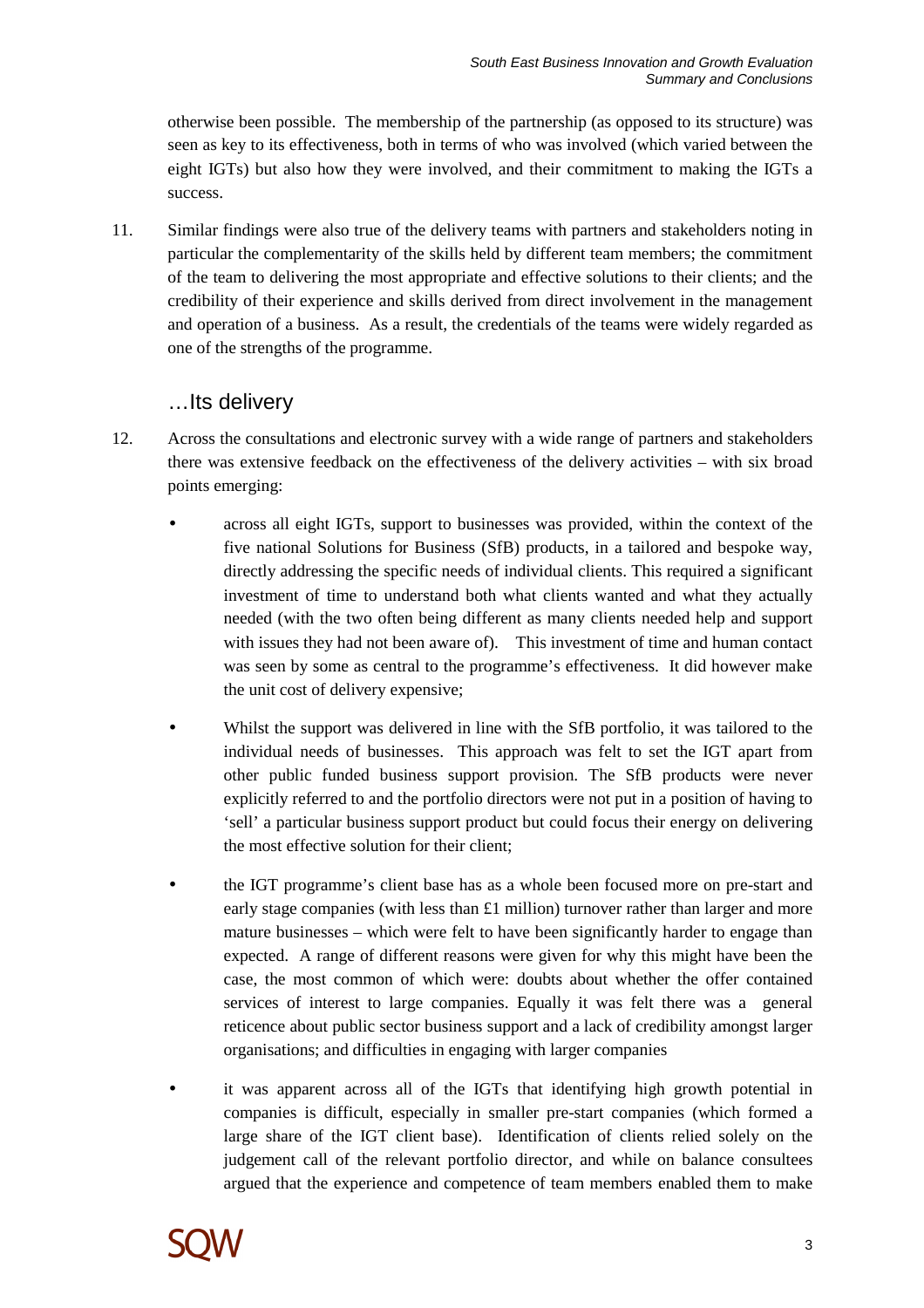appropriate decisions about selecting client companies, others reasoned that the imperative of recruiting companies at the required target levels may have meant that companies without strong growth potential were admitted

• the IGT programme relied heavily on partner networks for the referral of clients – something that was not the intention at the outset of the programme. In accordance with the principles of the SfB framework, Business Link was to act as the primary access channel for the IGT programme. For a number of reasons this did not happen. Also, IGTs were not permitted under the SfB framework to market their services. So, in order to fill this gap the teams had to press heavily on their partner networks to ensure that a suitable flow of quality referrals – something that, while it took up a significant amount of time and effort, was felt to have paid off eventually.

#### …Its impact

- 13. In terms of the quantitative impacts the evaluation identified the proportion of benefits which could be considered additional as a result of the IGT support. The regional net impact of the IGT programme has been estimated at an additional £36.8 million of GVA to the regional economy and an additional £72.5 million of investment raised for businesses in the South East.
- 14. In addition it has also been possible to identify, through various anecdotes and client testimonials a number of qualitative impacts as the IGT programme was considered to have:
	- provided highly valued support to companies, addressing long-term underlying issues rather than short-term symptoms (such as a poor cash flow)
	- raised investment for high growth companies through a combination of working with individual clients to improve their investment readiness and improving linkages into angel networks and the wider funding landscape
	- increased the speed of growth in terms of GVA, levels of investment and size of business
	- improved the survival chances of clients by providing access to services that they would not have been able to fund themselves; playing the role of critical friend; and mentoring and coaching them through a period of change
	- helped to build and nurture an innovative community across key partners and companies
	- created belief in the value of business support and overcome the scepticism about engaging with public sector support.

#### …Its value for money

15. Based on an assessment of the effectiveness, economy and efficiency of the IGT programme the IGT programme has broadly been good value for money. The programme has delivered a positive return on investment, albeit at a high unit cost and with mixed performance in terms

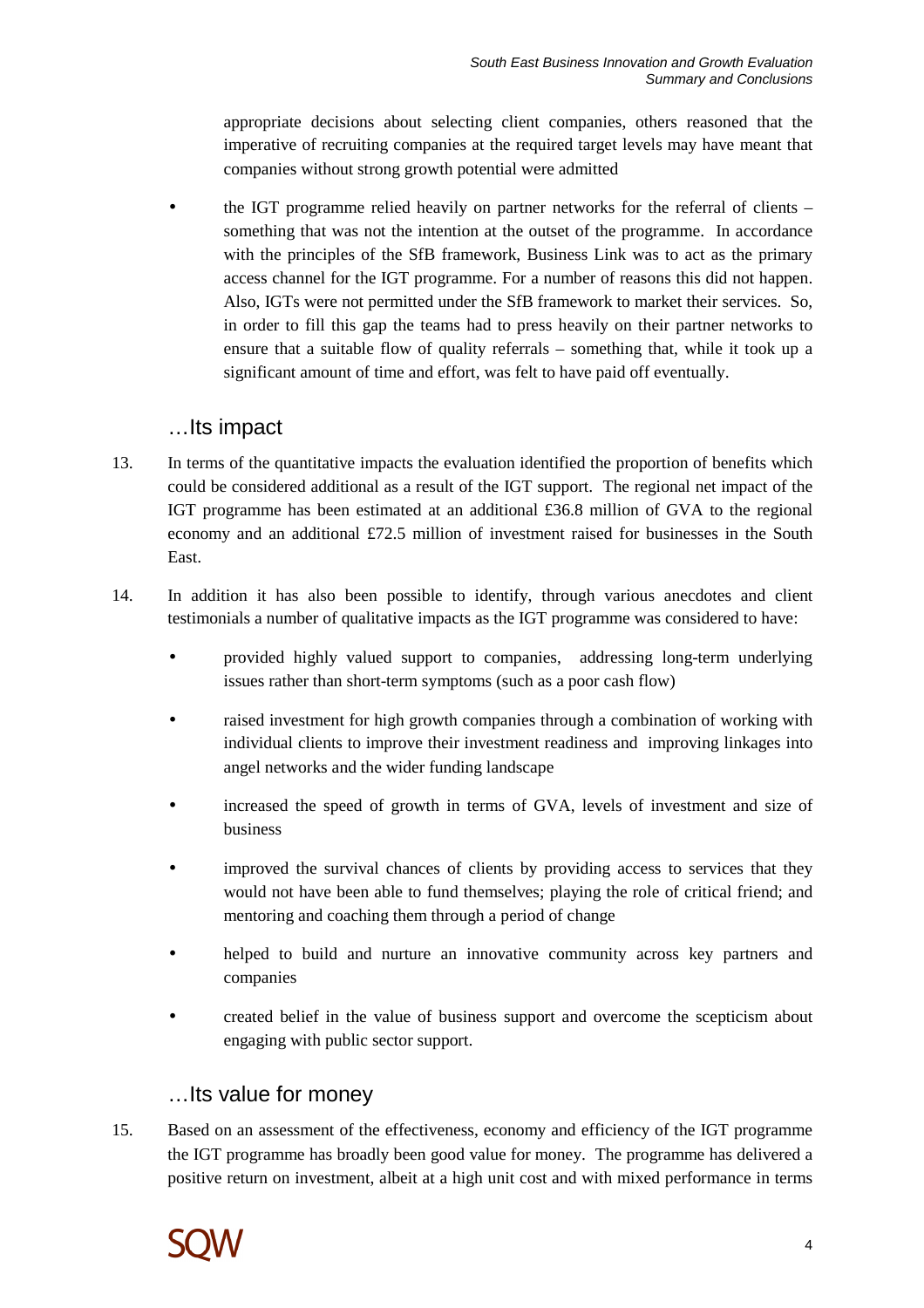of the outputs delivered. However, comparisons with other similar programmes show that this result is typical for RDA investment in enterprise support.

### …Its Strategic Added Value

- 16. The IGTs have added strategic value in the South East in both different forms and different ways. In terms of their leadership and catalytic role the IGTs were seen to have driven forward the development of business networks and communities of innovation. With their focus on peer to peer networking and creating a more cohesive funding landscape also considered to have had a catalytic impact on business growth. The programme was also attributed with a valuable leadership role in the engagement with and enhancement of business angel networks and banks.
- 17. With regard to synergy and engagement, the IGTs were thought to have improved relationships with and access to various intermediaries; ensured greater alignment across the myriad of different business support providers – in some cases resulting in greater collaboration; created a process of two-way referral between partners; and ensured that there is a shared view across partners of the need to support high growth and innovative businesses. It is early days but there is some evidence that the focus of the programme and its delivery model have raised awareness and understanding among the LEPs of the issues facing high growth potential firms and also on the best way of providing and focusing business support for them. The learning from the IGTs has also fed into BIS' thinking in relation to its soon to be launched Business Coaching for Growth programme.

### **Conclusions**

- 18. Through this evaluation we have been able to draw the following conclusions about the IGT programme:
	- **identifying high growth businesses is difficult**, particularly when they are at a preor early-start stage. While the general consensus was that the **experience, competence and intuition** of the team members enabled them to make appropriate decisions around the selection of clients their **skills could have been supported with the use of relevant dat**a. It is the intention of the soon to be launched Business Coaching for Growth Programme to combine a data driven approach with personal expertise and given the experience of the IGT programme this is commendable
	- for some IGTs, **the imperative of recruiting clients** coupled with the difficulty of identifying high growth businesses – **took away from the focus of only working with high growth innovative businesses**. IGTs became caught up in the 'numbers game' as the **achievement of targets became more important that the original rationale** for the programme to: "unlock the potential in businesses with real global ambition"
	- the **limitations imposed** under the SfB framework, in particular the restrictions on IGTs marketing their services, had **implications on the ability of the IGT's to**

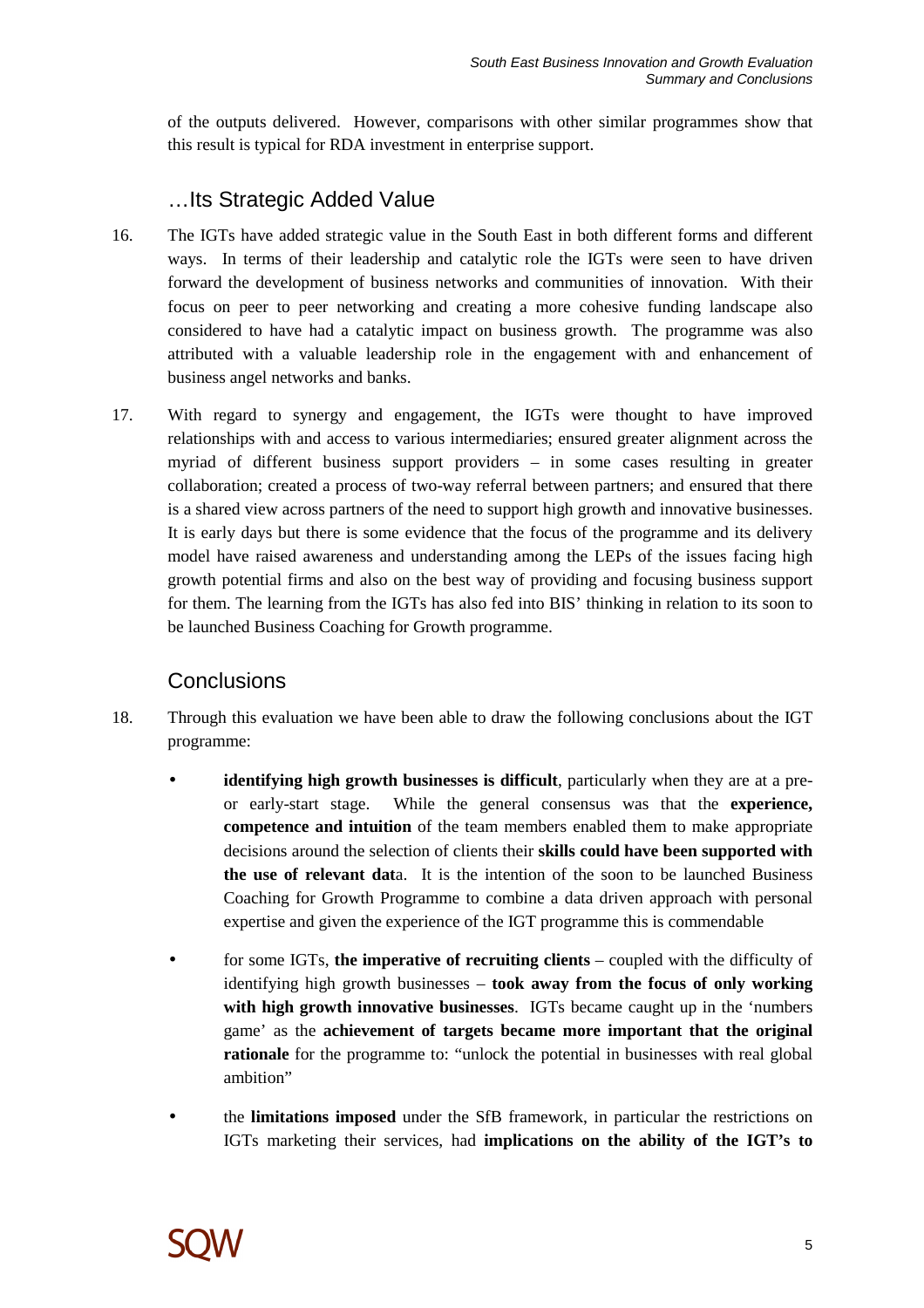**engage customers** resulting in IGTs **struggling to achieve the level of referrals** that enabled them to be truly selective about who they worked with

- the **positive return on investment** delivered by the IGT programme **could have been increased if the high unit cost of delivery had been reduced**. This is not to say that the programme should have lost its focus on bespoke, tailored support – this was one of its unique selling points (USP) – but rather it could have **improved its cost-effectiveness with greater 'commoditisation' of the support provided** making better use of diagnostic tools, standardised solutions and the provision of training programmes (as some IGTs did).
- **further efficiency gains could also have been made through working with groups of companies with similar issues and needs**. An approach that would have also enhanced the delivery of peer-to-peer support and helped foster communities of innovation – another of the programmes USPs.
- the **unit cost of delivery could have been further reduced by delivering the programme through a more centralised, regional team working with a number of local experts** rather than eight separate teams each with their own associated infrastructure/back office
- there was **little collaboration, formal learning or indeed sharing of good practice between the IGTs** and the initial **intention of each IGT leading on a different specialist topic did not work**. In part this was due to the premature closure of the programme and the impact that this had on forcing the delivery teams and associated partners to look inwardly and protect their 'assets'. However, it does raise the question as to whether such a devolved approach is the most effective use of resources and knowledge
- each of the IGTs took a **different approach to engaging large companies and seeking to drive forward a process of open innovation**. For some the **challenge of engaging and working with large companies was too significant a barrier** – notably harder than originally expected. However, for others **where they were able to engage larger businesses there were significant benefits** to smaller companies, particularly in terms of supply chain opportunities and networking. Had this good practice been better shared across the IGTs (see point above) the benefits could have been maximised
- the IGTs have helped to **develop and foster sub-regional communities of innovation**. The partnership approach has achieved what it set out to do as it not only **created an effective and experienced delivery team but it helped to reduce local competition between solutions providers and had a catalytic effect in creating a sub-regional network and knowledge base**. In doing so the IGTs have **provided access to a much wider network than would have otherwise been possible** (including various intermediaries such as banks and accountants) as well as helping **foster a level of trust and respect between partners and businesses that will be retained beyond the lifetime of the IGT**